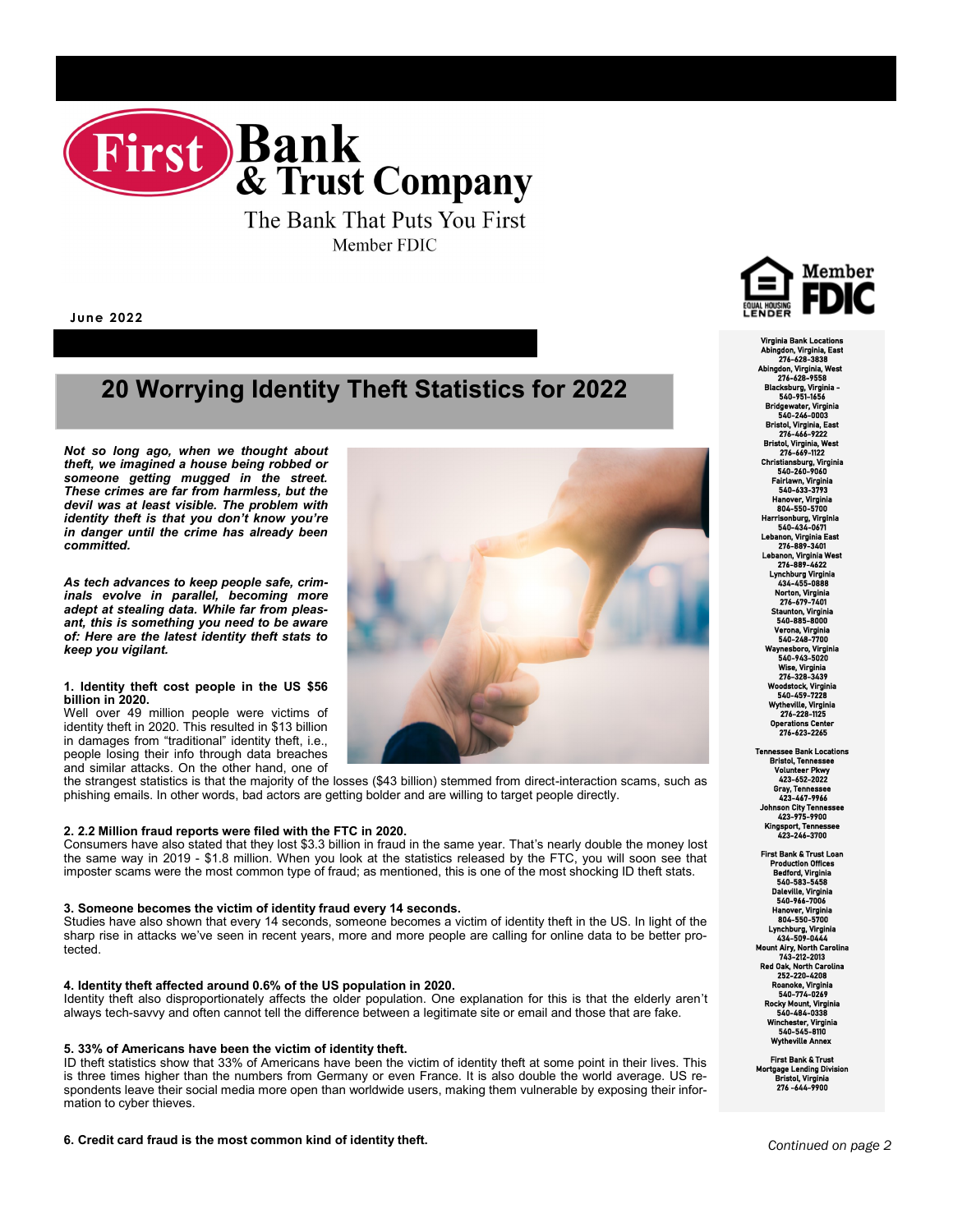# **7. People active on social media are more likely to have their details stolen.**

People who are active on social media are 30% more likely to have their details stolen when compared to other people. These are the main channels where attackers seek out targets. Identity theft statistics also show that Facebook, Snapchat, and Instagram are exposed to an even higher level of risk, which propels the statistic to 46%.

# **8. Most stolen identities were used to apply for government documents and benefits in 2020.**

The second most common target of stolen ID use is credit card fraud. Following that, you have bank fraud and utility fraud. The millions of people who have been affected by these crimes often experience considerable financial, psychological, and reputational damage.

# **9. 15 million US citizens experience identity theft every year.**

15 million people in the US experience identity theft every single year. This results in \$50 billion in financial losses. This equates to 4.5% of all US residents, with an average loss of \$3,500.

# **10. 2.5 million identities are stolen every year.**

Identity theft statistics also show that the dead can become victims of cybercrime. There have been over 800,000 incidents where criminals have exploited the identities of the deceased to open credit cards or even get a cell phone plan. Studies have also shown that twice as many thieves used a fake Social Security number belonging to those who have passed away.

# **11. One out of five people in the EU have experienced identity theft**

When you look at the latest cybercrime statistics for Europe, you will soon find that more than half of Europeans (56%) have been the victim of cybercrime at least once in the last two years. Identity theft is the second-most common type of cyber-attack, with one-third of the 56% mentioned above being victims. The UK is the most vulnerable, with 53% of respondents from this country having reported some kind of ID theft. Ireland has a rate of 50%, and France comes in third, at 45%.

# **12. Californians are the main target for identity theft.**

The FTC has found that Californians are the primary target for identity theft, with recent statistics showing that 147,382 complaints were filed from this state alone. This makes the state one of the top targets for cybercrime. If you look at the statistics for the top five worst US states by identity theft, you will see that Illinois comes in second with 135,038 cases, Texas has 134,788 cases, Florida is at 101,367 cases, and Georgia comes last at 69,487 cases.

# **13. Millennials account for around 35% of fraud cases in the US.**

The FTC received 2.2 million reports of fraud in 2020. People between the ages of 20 and 40 account for 35% of those reports. On the other hand, people over 70 only accounted for 8% of reports. However, the average financial losses experienced by the older population were much higher compared to the younger generations, despite the totals being bigger for Millenials.

# **14. The 60 to 69 age group lost the most in fraud-induced expenses.**

Baby Boomers lost the most to identity theft in 2020 and 2021. However, identity theft statistics for 2021 also show that they are in fourth place in terms of report numbers. This means scams are particularly costly per person for this age group.

# **15. Over 1.3 million children have fallen victim to identity theft.**

Over 1.3 million young children become the victims of identity theft every year. Studies have also shown that 50% of those youngsters are the age of six or younger, and that the average age is decreasing.

# **16. Families are expected to pay \$540 million out of pocket to account for fraud damage from scammed children.**

Data from 2017 shows that \$2.6 billion in damages may be attributed to cybercrime involving children. Only 7% of adults know the person responsible for identity theft. However, when you look at children, you will see that this percentage skyrockets to 60%. More often than not, crimes involving children are perpetrated by someone who knows them.

# **17. 3% to 10% of the annual health budget in the US is lost to fraud.**

While that number is alarming in itself, it's worsened by the fact that medical identity theft accounts for 2 million cases of fraud to date. Considering the price of health insurance in the US, this is a life-threatening figure for many.

# **18. 113,593 employment and tax-related fraud cases were reported in 2020.**

According to online fraud statistics, this type of fraud was the fifth most commonly reported in 2020. It had the most significant spike in the second quarter of 2020 - when the pandemic first hit - and has been on a slow decline since.

# **19. Credit card account fraud accounted for 48% of all fraud complaints in the UK in 2019.**

The same percentage represents the annual increase from 2018 to 2019 in personal losses incurred by police and bank impersonation scams. The sheer number of cases increased by 112% in the same period.

# **20. Gross losses from gift card fraud in 2021 exceed \$148 million.**

Unfortunately, cybercrime statistics account for the dark side of gift-giving too. Gross losses from fraudulent gift card redeeming saw a sharp uptick in the first three quarters of 2021, already surpassing the numbers for all of 2020. This can be traced back to over 40,000 consumers who used gift cards to pay criminals.